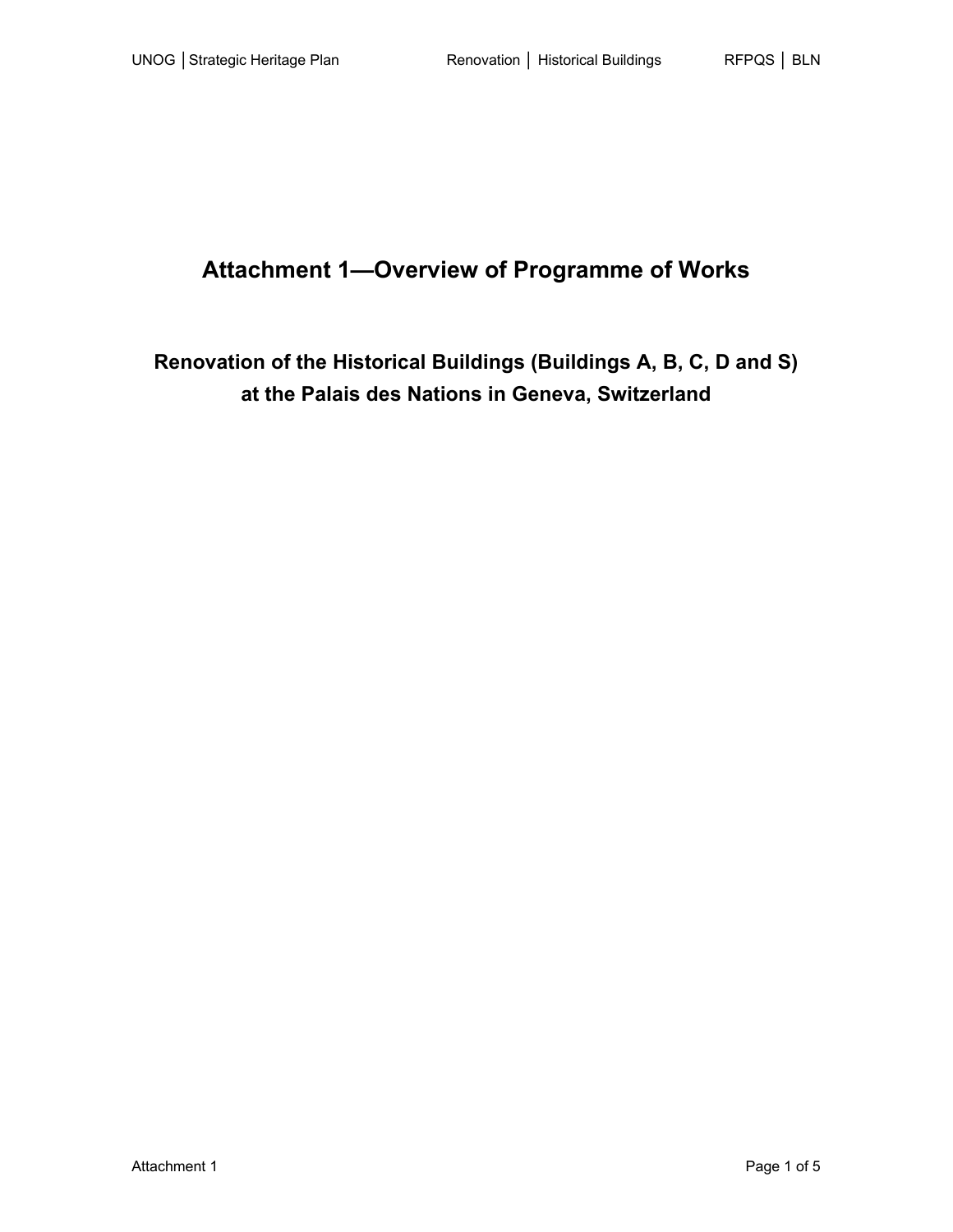

**Figure 1: Palais des Nations — overall view with enhanced view of the buildings covered by this RFPQS**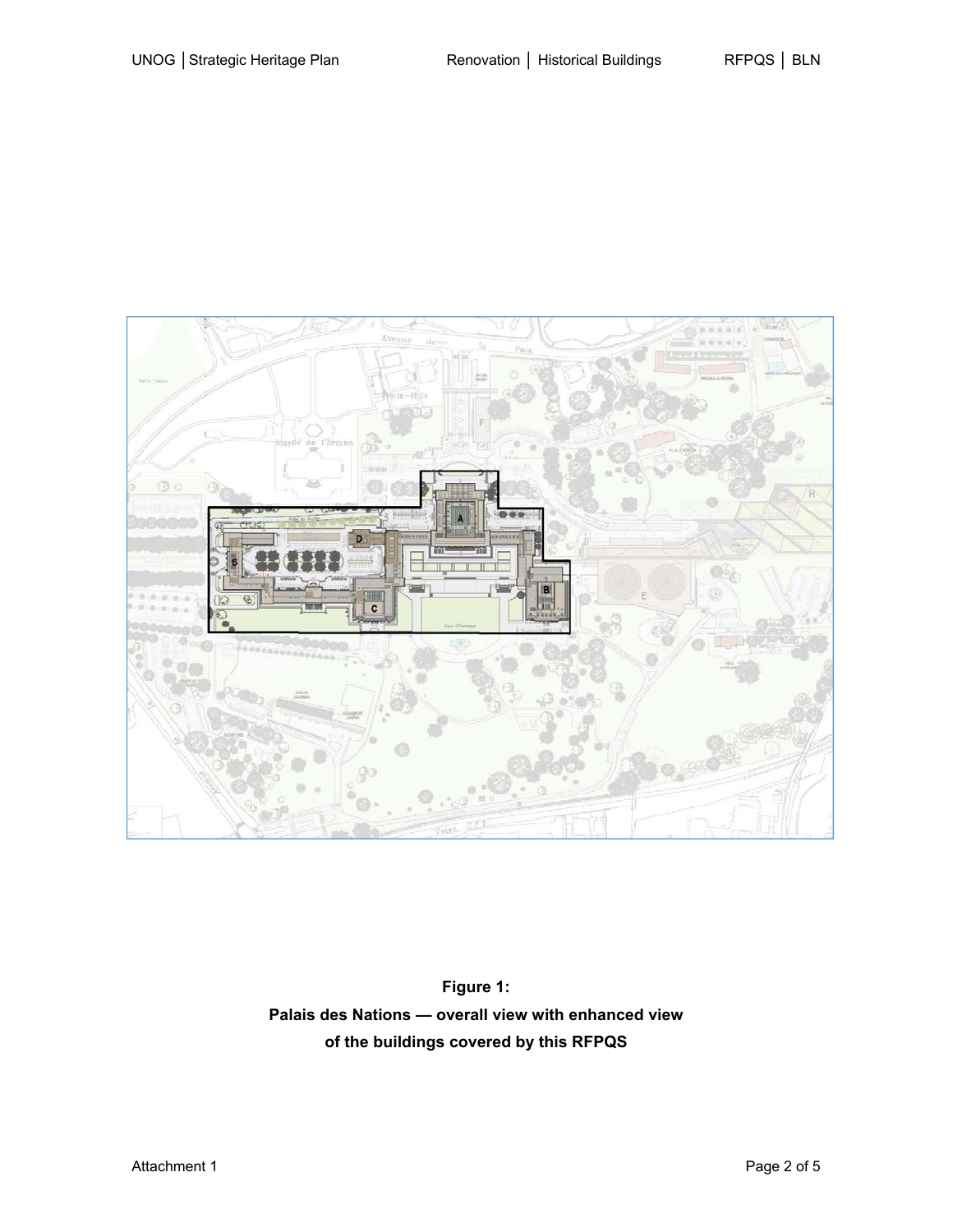

### **Figure 2:**

**3D representation of the different Sections of Work of Historical Building Renovation** 

#### **(compact view — height proportion not respected)**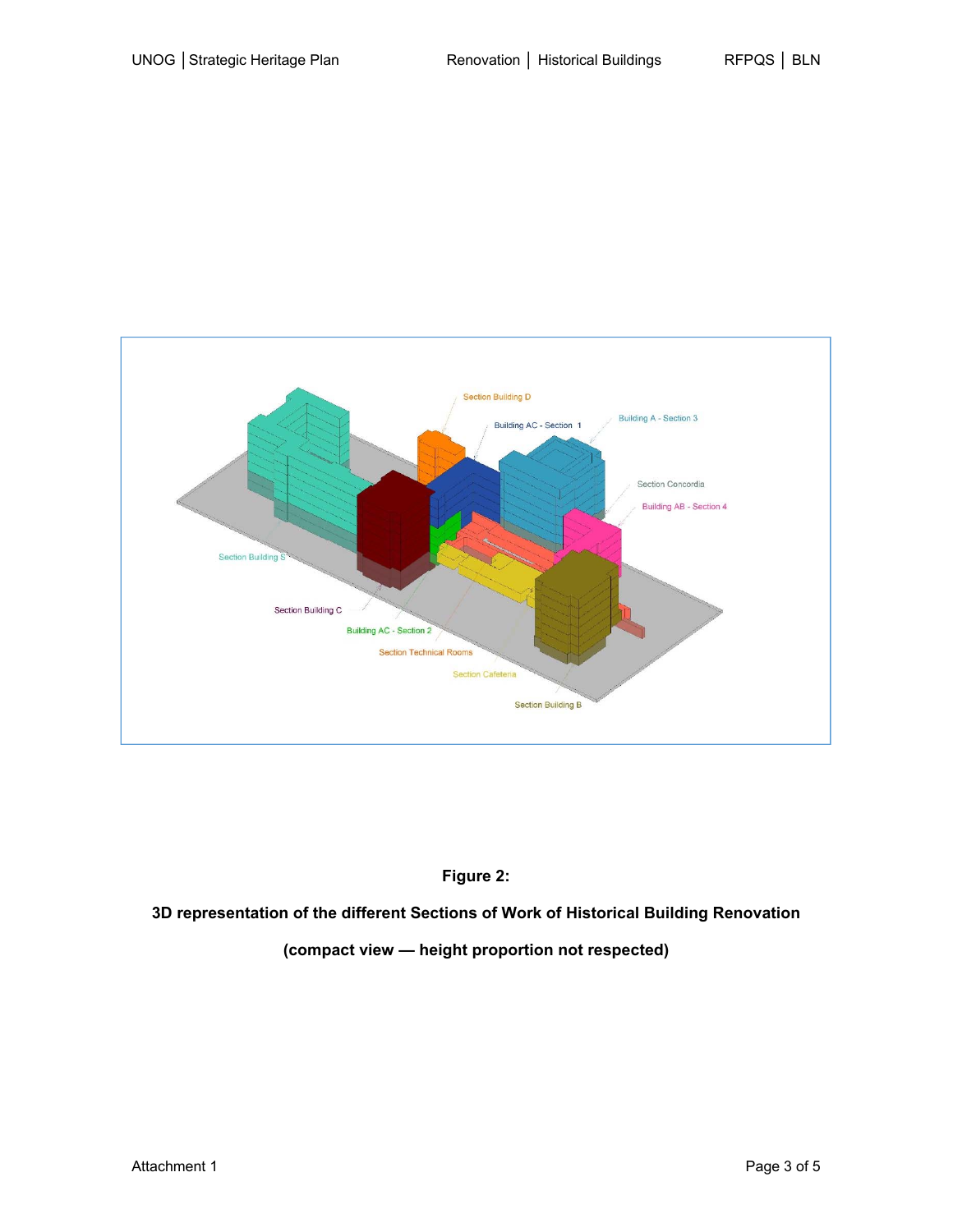

![](_page_3_Figure_4.jpeg)

### **3D representation of the different Sections of Work of Historical Building Renovation**

**(view by level)**